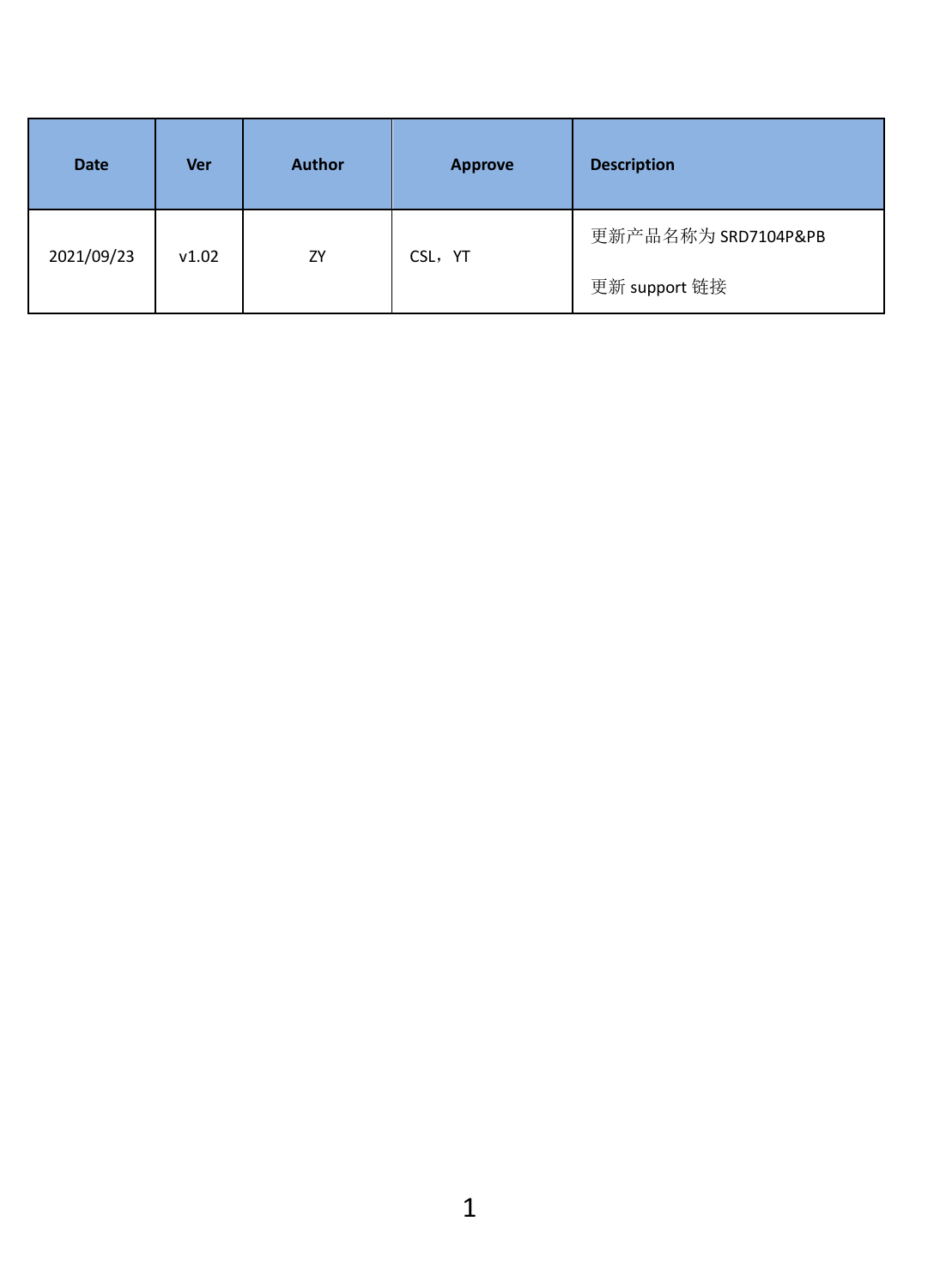

# **SRD7104P&PB**

## **PCIe 3.0 SRD Series NVMe AIC Drives**



# **Quick Installation Guide V1.02**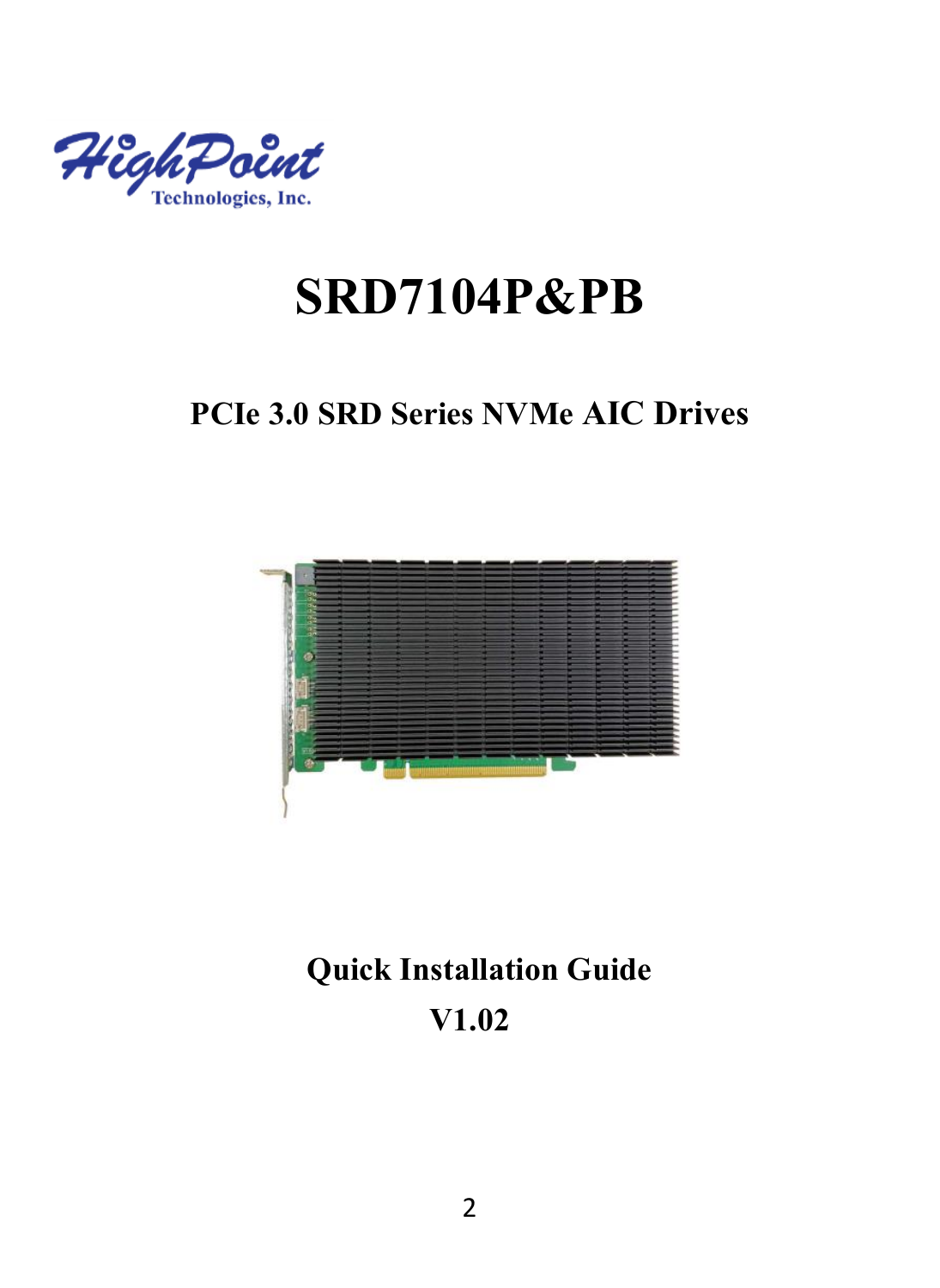# **System Requirements**

## **Windows Compatibility**

- Compatible with a free PCIe 4.0/3.0 x16 slot
- Windows 10, Windows Server 2016 or later, Microsoft Hyper-V

#### **Linux Compatibility**

- Compatible with a free PCIe 4.0/3.0 x16 slot
- Linux Kernel v3.10 or later

#### **macOS Compatibility**

- Compatible with a free PCIe 4.0/3.0 x16 slot
- macOS 10.13 or later

For information about motherboard compatibility, please visit the link below:

[https://highpoint-tech.com/PDF/Compatibility\\_List/FnL/SRD/PRO/FnL](https://highpoint-tech.com/PDF/Compatibility_List/FnL/SRD/PRO/FnL_SRD7104P&PB_Compatibility_List_v1.02_21_9_26.pdf) SRD7104P&PB\_Compatibility\_List\_v1.02\_21\_9\_26.pdf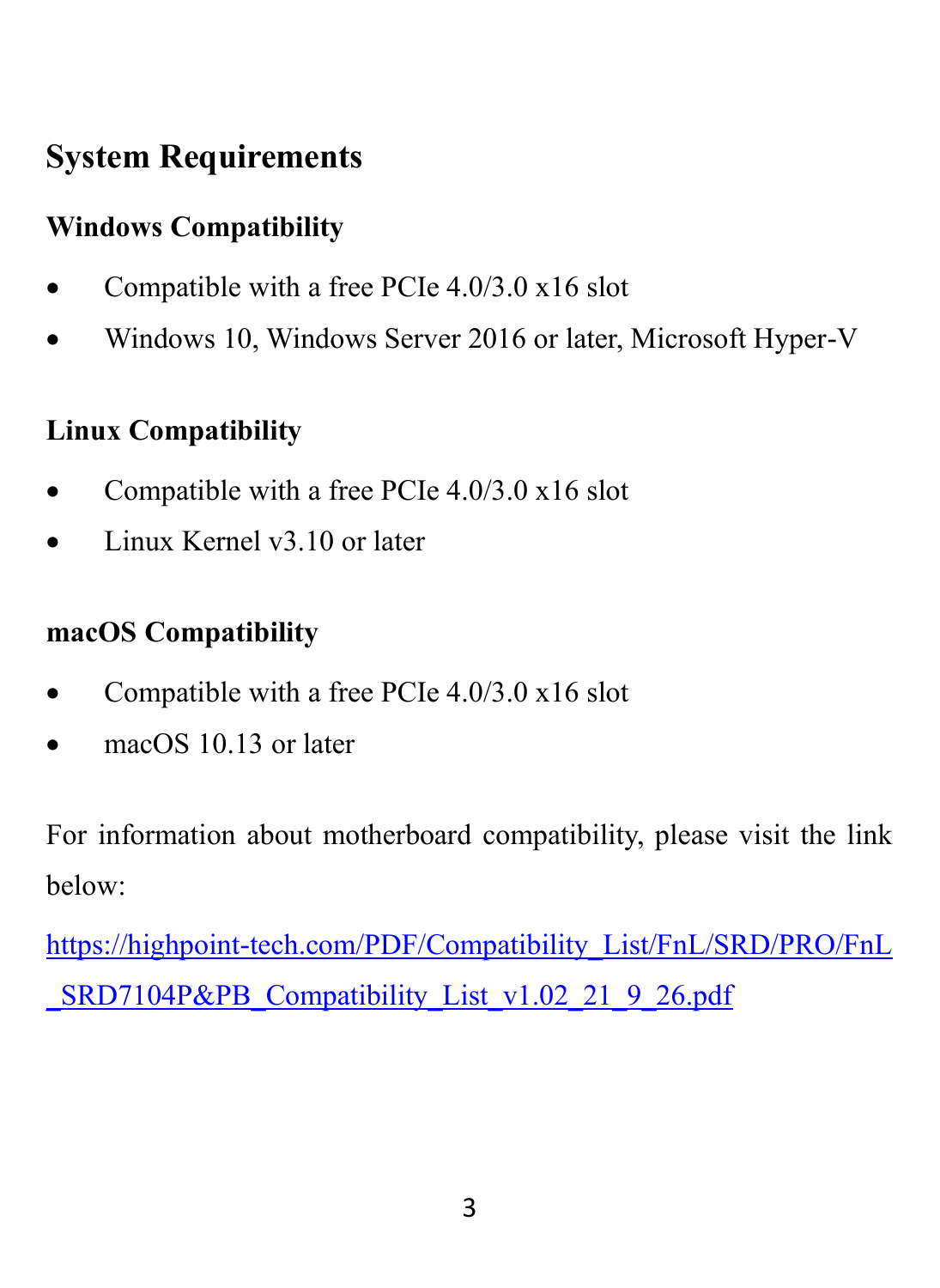# **SRD7104P Kit Content**

- Pre-Configured SRD7104P AIC Drive
- Quick Installation Guide

## **SRD7104PB Kit Content**

- Pre-Configured SRD7104PB AIC Drive
- Quick Installation Guide

# **SRD7104P&PB Hardware**

### **Front View**

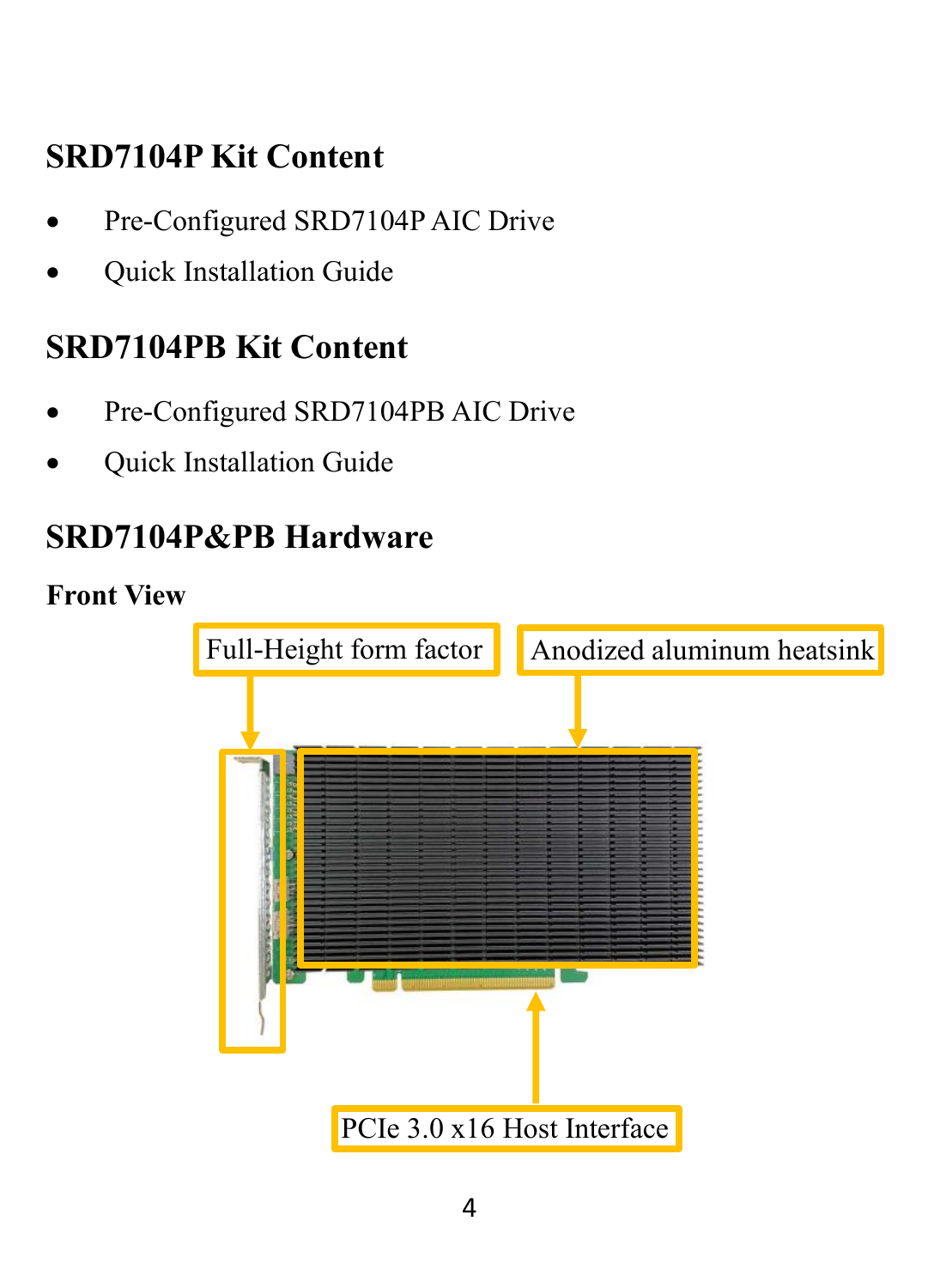#### **SRD7104P&PB Hardware Installation**

- Step 1. Carefully remove the SRD7104P (or SRD7104PB) from the  $h$ <sub>ox</sub>
- Step 2. Power off the motherboard and locate the PCIe slot (x16).



**Figure 1 - PCIe x16 slot diagram**

Note: Please consult your motherboard manual for more information about the system's PCIe configuration.

Step 3. Align the Host Interface of the SRD7104P (or SRD7104PB) with the PCIe slot and gently press it in.

Note: Please make sure the AIC Drive is securely installed before powering on the system. A loose connection will prevent the AIC Drive from functioning properly.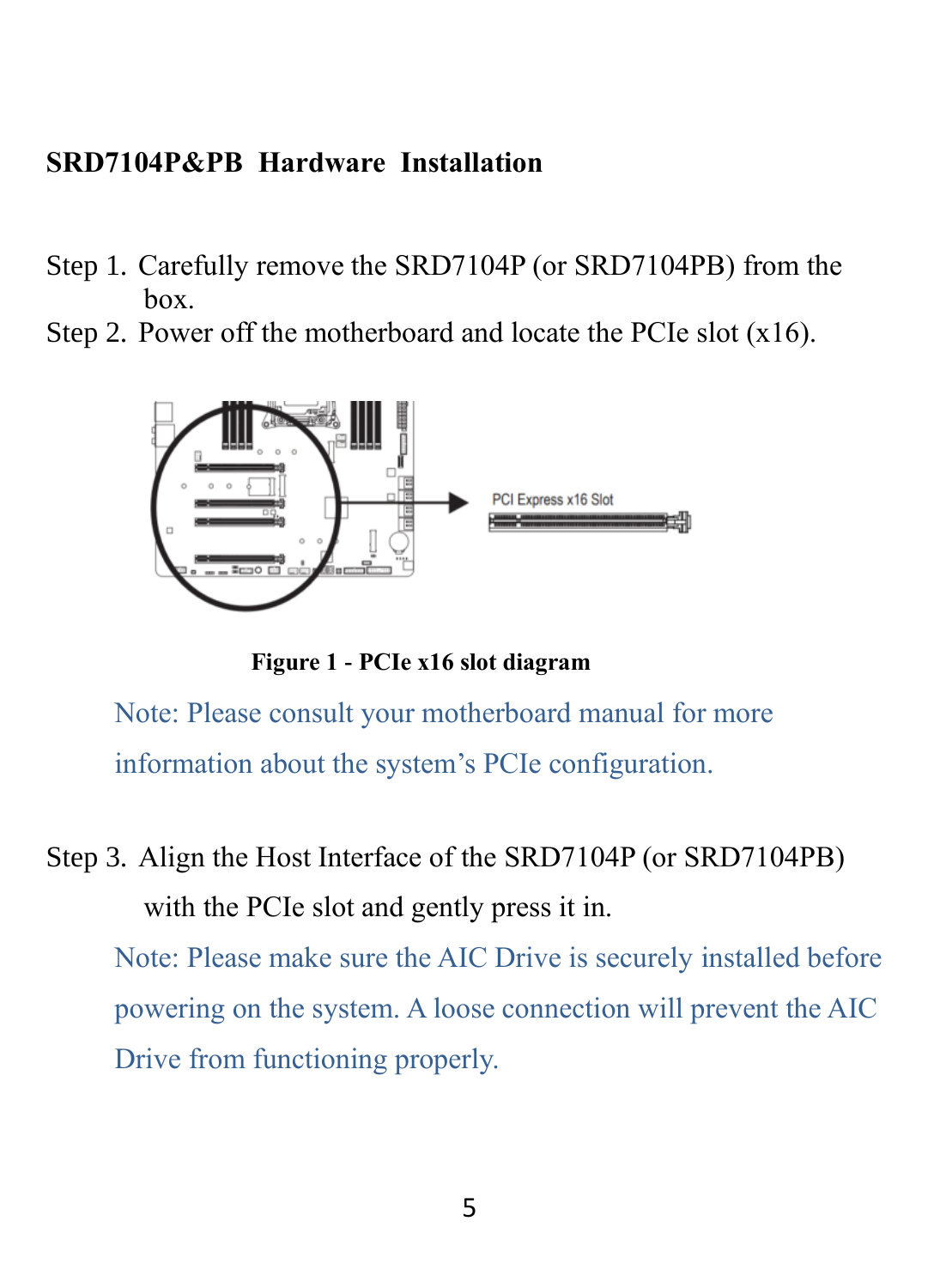## **Resources**

We recommend visiting the SRD7104P&PB Product Pages for the latest documentation. (installation guide, compatibility list, etc.)

#### **Document Downloads:**

<https://www.fnlnvme.com/srd7104p-overview>

If you want to know more about similar products (BRD/SRD/CRD Series), please visit the HighPoint website at:

<https://www.fnlnvme.com/>

## **FnL Monitor**

FnL Monitor is an intuitive, web-based monitoring utility that is available for all major operating system platforms. FnL Monitor's enables customers to check and track the health of their AIC drives in real time.

For more information, please refer to the links below:

<https://www.fnlnvme.com/srd7104p-overview>